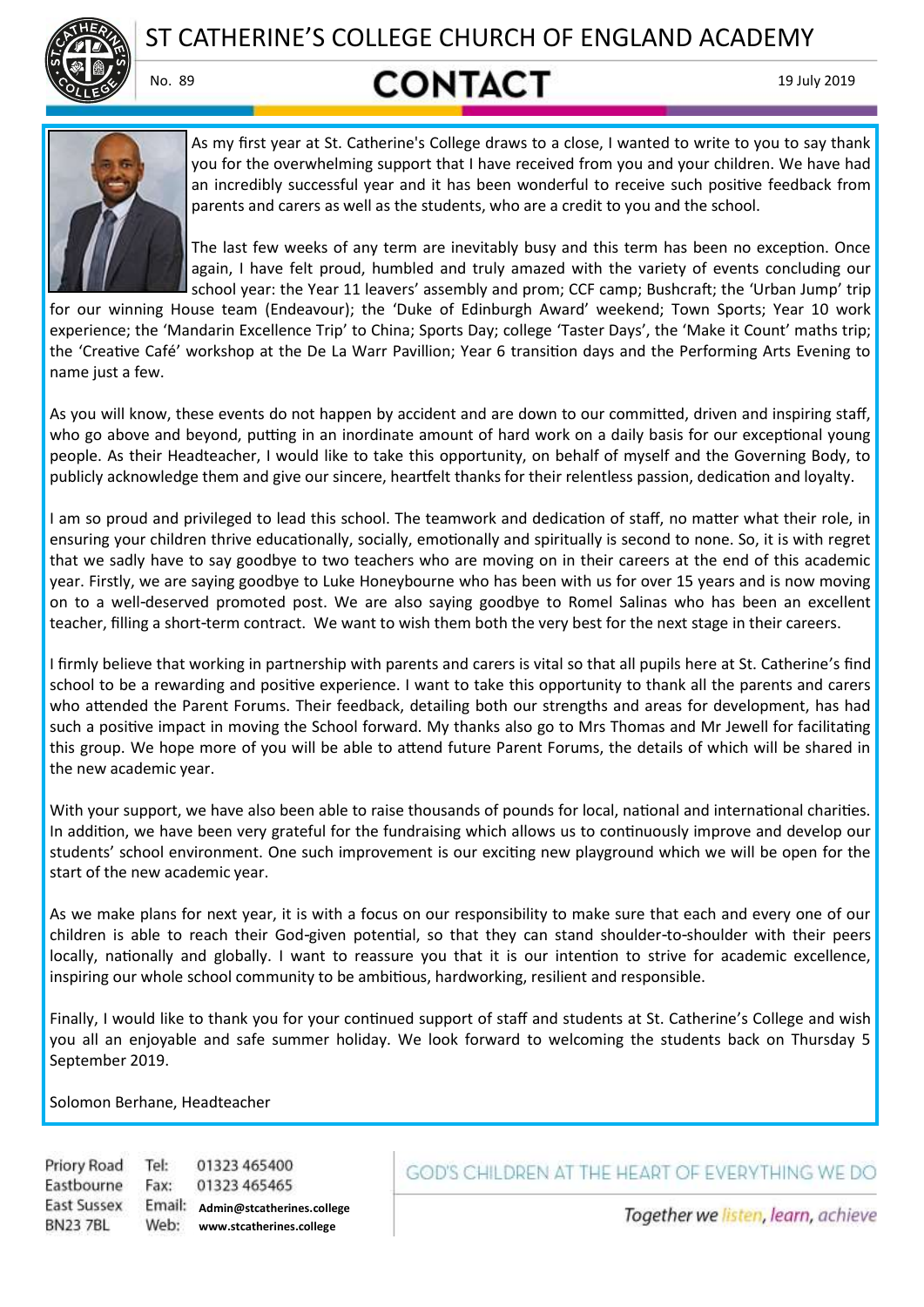#### UKMT MATHS CHALLENGE

A report from Mrs Butcher:



Huge congratulations to Elizabeth, Year 8 pupil, for her fantastic success in the UKMT Maths Challenge.

Elizabeth breezed through the first round with a score of 129 and was invited to sit the Junior Olympiad. This consists of 16 questions which include demonstrating mathematical proofs and problem solving. Calculators are not allowed!

Elizabeth did superbly well with an extremely high score which achieved a Distinction and a Silver Medal. This puts Elizabeth in the top 10% of highest achieving Mathematicians, of this age, in the Country! Well done, Elizabeth!

#### WE WANT TO HEAR FROM YOU!

At St Catherine's College we have many amazing students and we feel it is important that we celebrate their achievements collectively. If you have something that you would be happy for us to share, please email Mrs Schaaf: sschaaf@stcatherines.college.

#### MY SERVER'S JOURNEY ….. SO FAR!

#### A report from Luke, Year 8 Pupil:

At the age of seven, I started serving at the altar at St Andrew's Church, Seaside. Over the years, I have progressed through the various serving roles and more recently, I have undertaken training to become a Master of Ceremonies.



I serve at the altar for most Sunday morning Masses as well as at festival days, celebratory Masses and Solemn Masses. I recently had the honour of being Thurifer to the Bishop of Chichester, The Right Reverend Dr Martin Warner, at a confirmation service.

Over the years, I have learnt to become adaptable which is something I have found difficult as I have autism. In a way it has helped me to learn about myself and gain the life skills needed to function as part of a team, and resolve issues with things as they occur.

#### MANDARIN EXCELLENCE TRIP



We currently have seven pupils enjoying a trip of a lifetime in Shanghai, China. They are staying at a university campus where they are taking part in a twoweek intensive study programme. Pupils are experiencing the food, culture and sights during their free time.

# CAREERS EDUCATION AT ST CATHERINE'S COLLEGE

As all students are required to stay in education or training until the age of 18, it is essential that they are well informed and make the best decisions for their further studies after Year 11. Mrs O'Connor, our Careers Leader, works tirelessly to make sure that our pupils have access to opportunities and information about further education and career pathways. Over the year, pupils have participated in visits and activities and back in September, we hosted our very own Careers Fair. Careers Education is key to the College Development Plan and we work in partnership with the Careers Hub at East Sussex County Council to meet the 8 Gatsby Benchmarks set by the Careers Strategy (Dec 2017). We have recently appointed a new Enterprise Advisor, Matt Knight, who will be working with the school to look at ways to implement the new Careers Strategy.

On Thursday 4 July, after spending the day with an Assessor, our Investors in Careers status was renewed.

*Pictured below: Mrs O'Connor; Mr Knight; Ms Francis (Enterprise Coordinator); and Mr Berhane.*

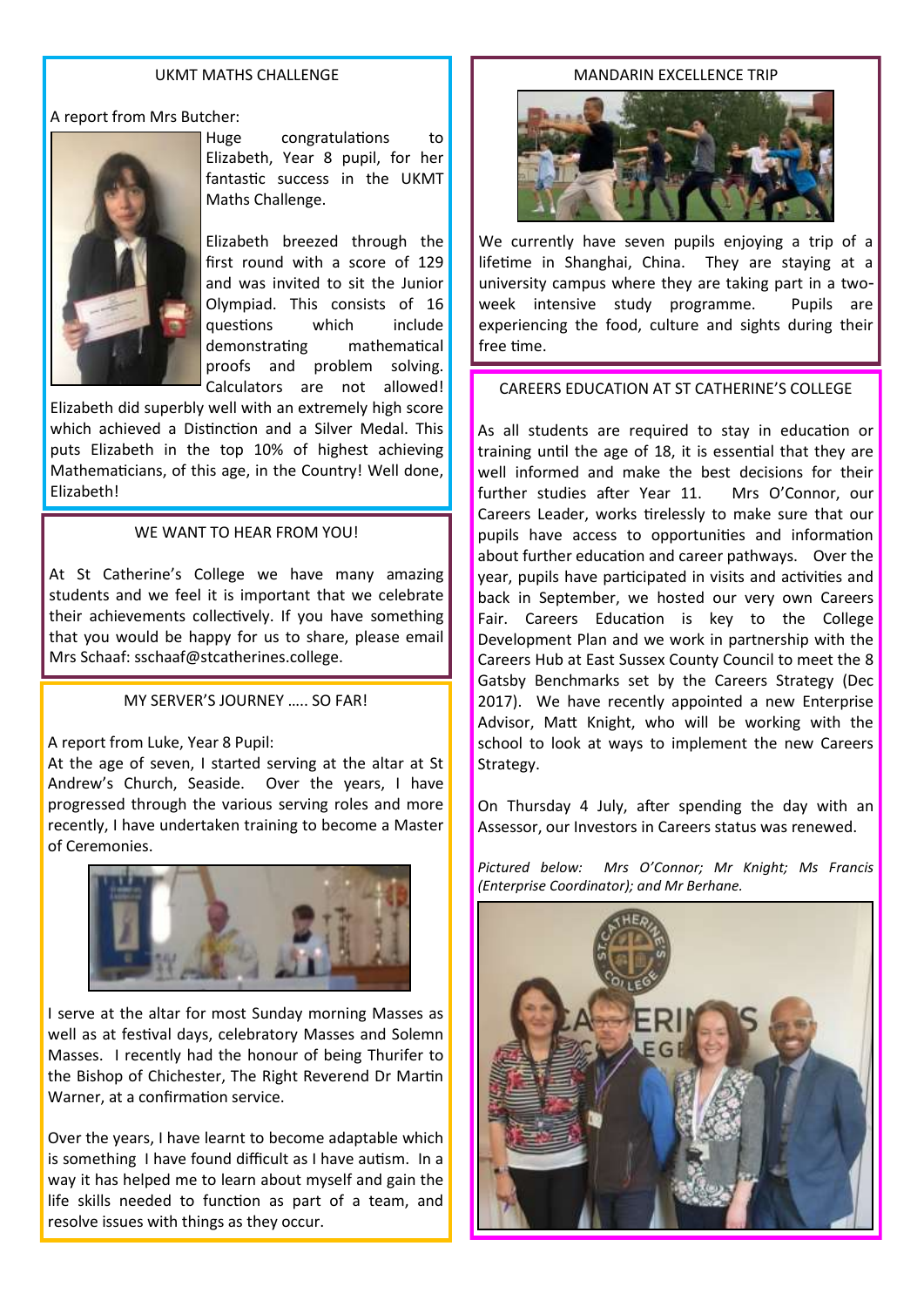#### CLASS OF 2019

Our Year 11 leavers had a wonderful evening at their prom held at the Cavendish Hotel. It was a superb and fitting celebration of a great year group's time at the school. There were spectacular arrivals, a lovely meal, photos and a disco. We would like to wish Year 11 well as they embark upon their post-16 college courses or apprenticeships.

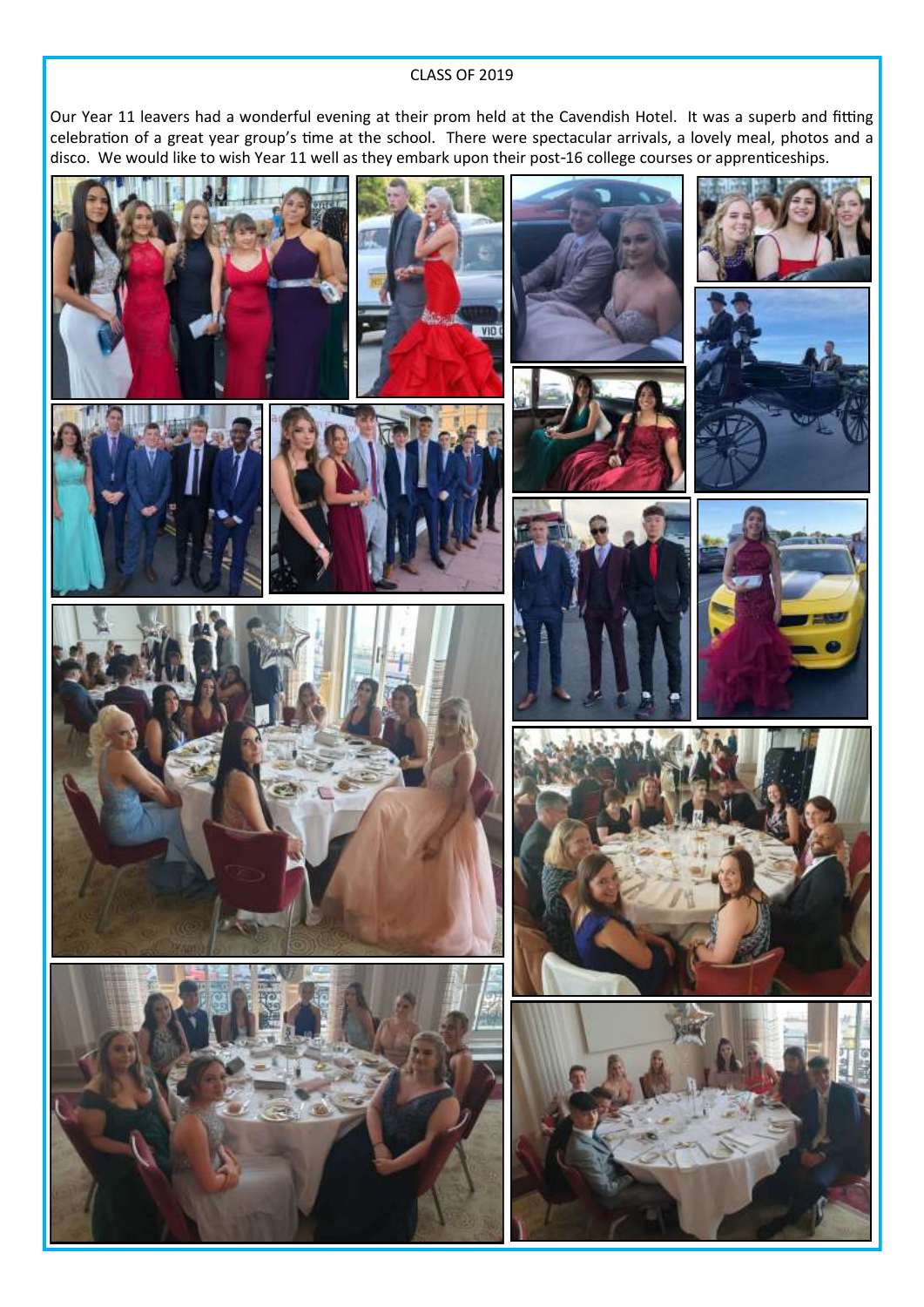#### SPORTS DAY 2019

A report from Miss Elliott:

The crunch of trainers on gravel; the chatter of tutor groups and the scent of sun cream told me one thing: it was sports day. You know you love it. We love it. It's the only time of year the entire school moves as a community to the sports park to participate on all levels and contribute in whatever way we can to the day. From organising the whole day: to the participation in events; to cheering on others; to tending to those in the medical-tent; to those serving refreshments; and let's not forget the great work done by those contributing products to sell in order to raise money for the House Charities. It's definitely not a 'day off' it's more like 'game on!'

Over the loud speaker, you could hear Ms Newnham-Reeve's unfaltering enthusiasm as the first event was about to begin. Mr Jewell, as always, was ready with the 'clapper' at the starting line and his eagle eyes were poised and ready to ensure a fair start was had by all. With grit and determination showing on their faces and an 'I came here to win' look in their eyes, pupils were ready for their moment. Ready. Set. Go! They were off.

By mid-morning, the first events were well under way and there was glorious support to be witnessed; nothing warms the heart more in this profession than to see pupils being cheered on by their peers, parents and teachers.

As awesome as it is to finish a race, it's a great achievement to break one of our school records too. This year there were a few notable mentions regarding the art of record breaking. In Year 7, Paige Wassel broke the record for the 200m and Kaycie Phipps in the 1500m. In Year 8, Lola Dutton in the 100m and Ellie McLean in the 1500m both produced strong performances to top the records of previous runners. Finally, Matthew Finbow in Year 9 smashed the boys 100m record and was very close to the Year 10 record – look out for Matthew next year!

After all the athletic exertion, a well-deserved break was needed. The stalls on display provided a welcome sight for competitors and supporters alike. There were a variety of stalls ranging from Bric-a-Brac, to face painting and a cake stall with a presentation that would put the Great British Bake Off final to shame. Clearly, the stalls were a success: together they raised over £300 for their selected House Charities.

Finally, before the highly anticipated results were announced, the annual tutor team tug of war event took place. It was a great event that displayed tremendous tenacity, stupendous strength and terrific team work. The encouraging energy of the crowd was palpable and emotions started to peak. As the day's events were brought to a close, we waited with baited breath - the results were in.



Taking the top spot for Year 7 was 7JCL; for Year 8 it was 8LMI; for Year 9 it was 9RMA and for Year 10, 10SGW celebrated their last sports day as winners for their Year group. However, the tutor group with the most points was the exquisite 9RMA. The overall winning house was Valiant and all Valiant tutor groups were thrilled with the result and are very proud of their House. Congratulations to all competitors and organisers.

The final note is to say a huge thank you to those who make this event so successful year after year – we're already looking forward to 2020.

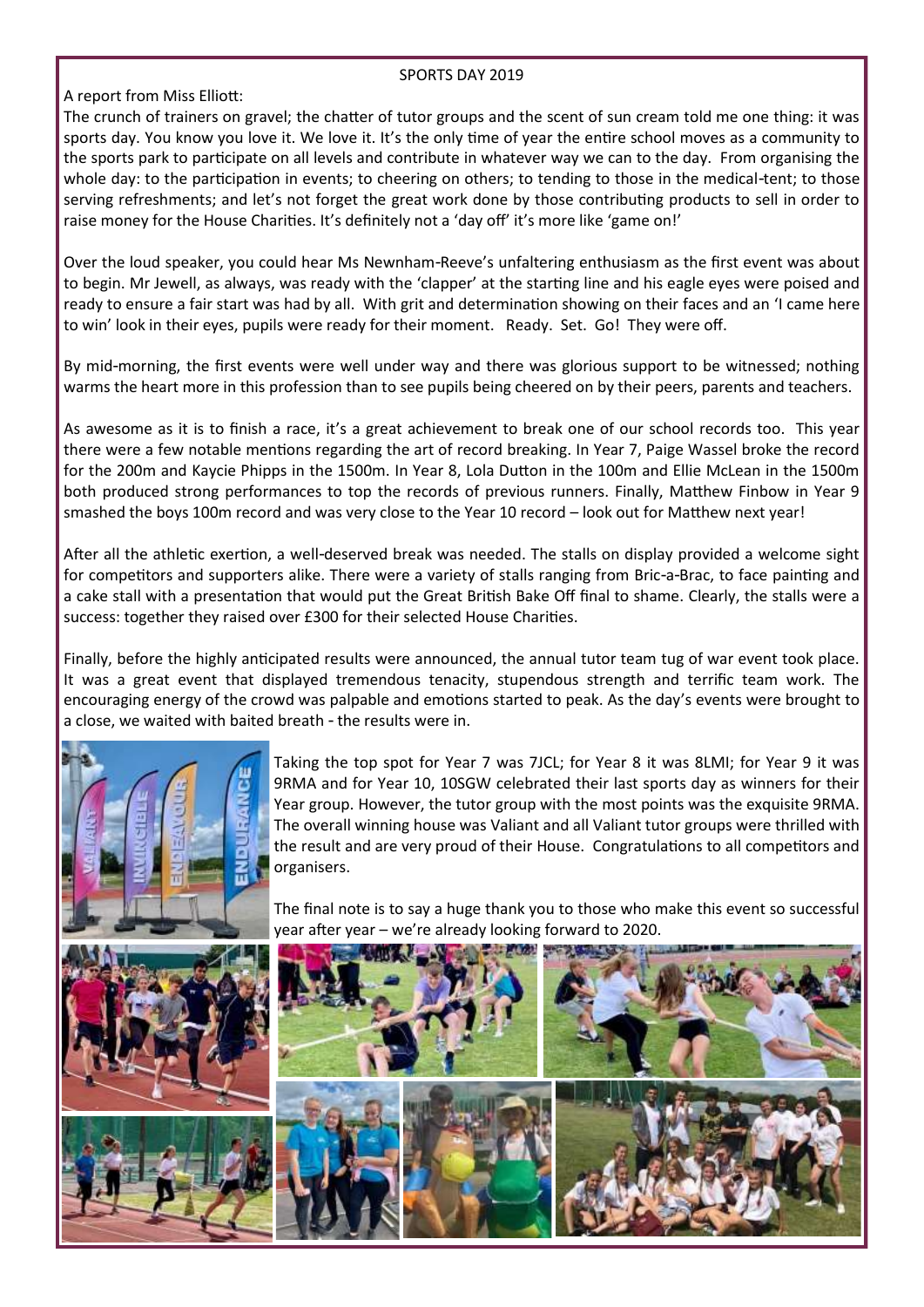#### PERFORMING ARTS EVENING



A report from Mr Woozley:

Last week, we held our annual Performing Arts Evening, celebrating the very best performances in Music, Dance and Drama from pupils across the School. Highlights included the School Band playing the theme from the animated movie "My Neighbour Totoro"; a jawdropping performance of the song "Speechless" by Year 9 pupil, Naomi; a moody dance duet choreographed by Year 11 pupil, Ashlyn, and a scene from "Kate & Emma" performed with incredible maturity by May and Amber, Year 9 pupils.

A huge well done to all our talented performers and if you missed it this year, make sure you get your tickets next Summer!

*Pictured left: Year 11 pupils Evie and Millie*

# **EXAM RESULTS THURSDAY 22 AUGUST 2018**

**YEAR 11: 10.00am - 11.00am YEAR 10: 11.00am - 12.00 noon**

MAKE IT COUNT DAY

This week, 40 Year 9 pupils took part in 'Make It Count Day' at Bexhill College. The event allowed pupils to develop their numeracy skills through a range of practical, problem-solving activities and aimed to give them the confidence to contemplate studying subjects that incorporate the use of quantitative skills.



# DATES FOR YOUR DIARY

July

23 Last Day of Term 6

#### **New Academic Year 2019/20**

#### September

July 2020

- 3 INSET DAY
- 4 INSET DAY
- 5 First Day for Pupils

17 Last Day of Term 6



**LAST DAY OF TERM 6- TUESDAY 23 JULY** School will finish at 1.30pm on the last day of term.

**FIRST DAY OF TERM 1 - THURSDAY 5 SEPTEMBER** School will start at 8.40am on the first day of term.

# TOP HOUSE POINT ACHIEVERS

**Year 7**

Amberley Connor **707** Chiamaka Nnamuka **580** Isabelle Steer **574** Imogen Forward **571** Lauren Didsbury **552**

#### **Year 8**



Elizabeth Finn **843** Naomi Frais **652** Hannah Jeanes **635** June Maunga **627** Gurleen Kaur **602**

**Year 9** Naomi Barrett **758** Mia Warren **741** Berrie Robertson **670** Amber Davies **638** Sophia Pawley **615**

# **Year 10**

Lois Hilton **799** Hannah Cheeseman **762** Alice King **641** Katherine Pawley **609** Theodora Redmill **589**